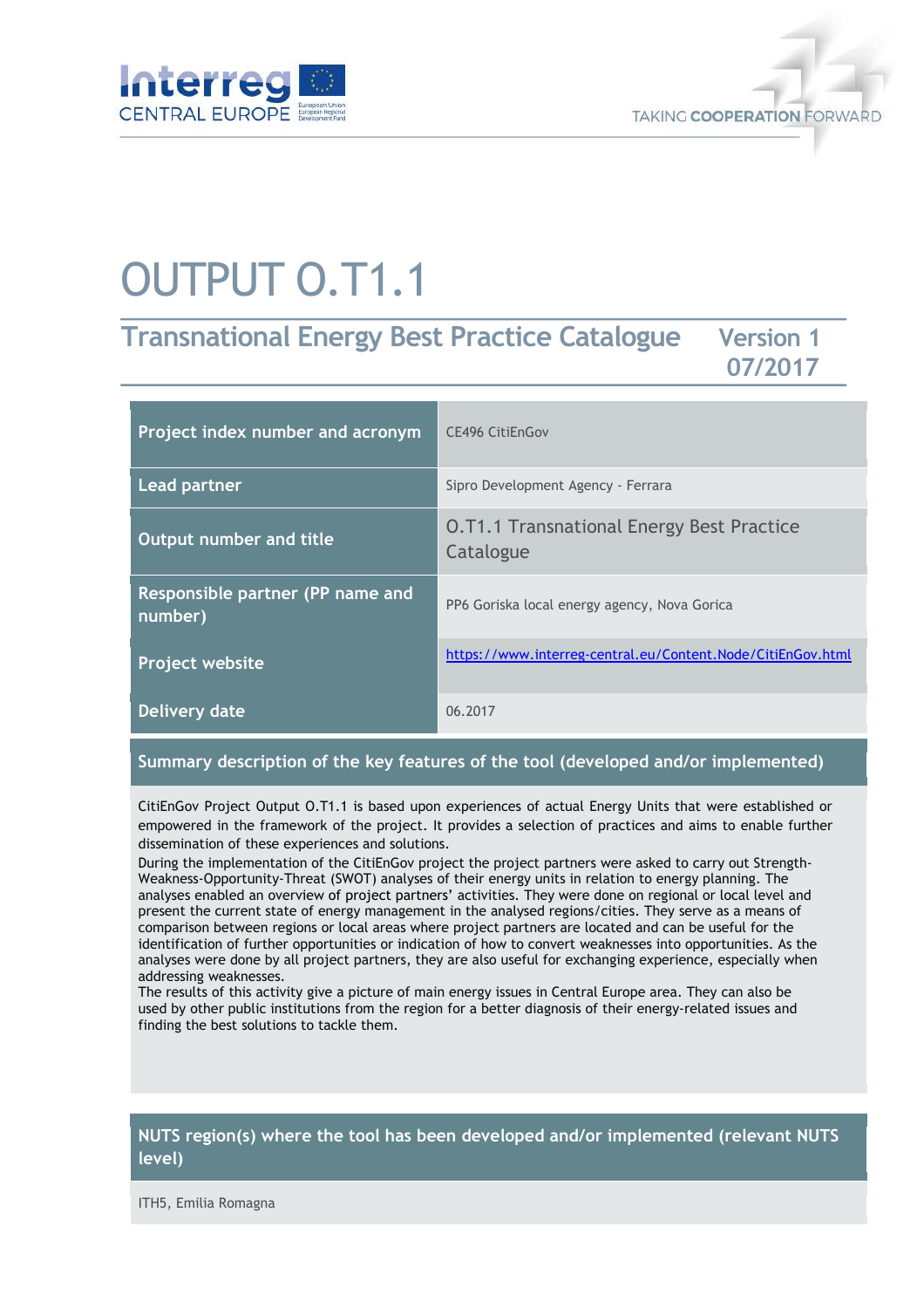

PL61, Kujawsko-Pomorskie AT22, Steiermark HR03, Jadranska Hrvatska PL12, Mazowieckie SI02, Zahodna Slovenija HU32, Eszac-Alfold

#### **Expected impact and benefits of the tool for the concerned territories and target groups**

The tool, in the form of a Catalogue, is addressing people and institutions dealing with energy management in regions of Central Europe, and the impact is mainly expected to be on technicians who work at energy agencies, energy units and any other experts at private, public entities and departments dealing with energy on local or regional level. There are number of good examples and best practices described in the document and these cases could open solutions to addressed experts. Suppose that these experts should also work as a facilitators and communicators between expertize and politicians/decision-makers, the tool could furthermore benefit the whole region and general public if actions or implementations of similar interventions are to be taken.

#### **Sustainability of the tool and its transferability to other territories and stakeholders**

Transferability of the document was one of the main considerations taken into account in creation of the Catalogue. Majority of the content that was gathered from the project partners, was then elaborated in the manner that could be useful elsewhere or could serve as an inspiration/possibility for target groups in other territories of Central Europe. Especially with gathering best practices in regions of project partners, the selection of these practices was aimed at extracting a wide range of most representative practices. Thus all sectors are represented and can be used by many different stakeholders.

Parts of the Catalogue are also used in the final output of first work package – CitiEnGov Toolkit – and could be updated, which gives durability to the tool.

### **Lessons learned from the development/implementation process of the tool and added value of transnational cooperation**

The development process really showed variety of energy issues, faced by project partners and also variety of ways the project partners are tackling these issues. Some issues however commonly stood out in all territories, such as constant changes in legislation and lack of political will and involvement in energy-related matters. As a recommendation to this learned lesson, the importance of cooperation between cities/regions and constant involvement of stakeholders and decision-makers in any kind of events and visits, was stressed out.

The transnational cooperation gives a distinct manner of developing the tool, as there is high diversity of issues and problems faced with transnational involvement. The advantage that accompanies this cooperation is certainly a fact that some partners may have already successfully overcome issues that are still present in other territories. The cooperation in the project may lead to substantially more successful dealing with energy-related issues, as there is a possibility of direct and precise communication and collaboration between partners involved.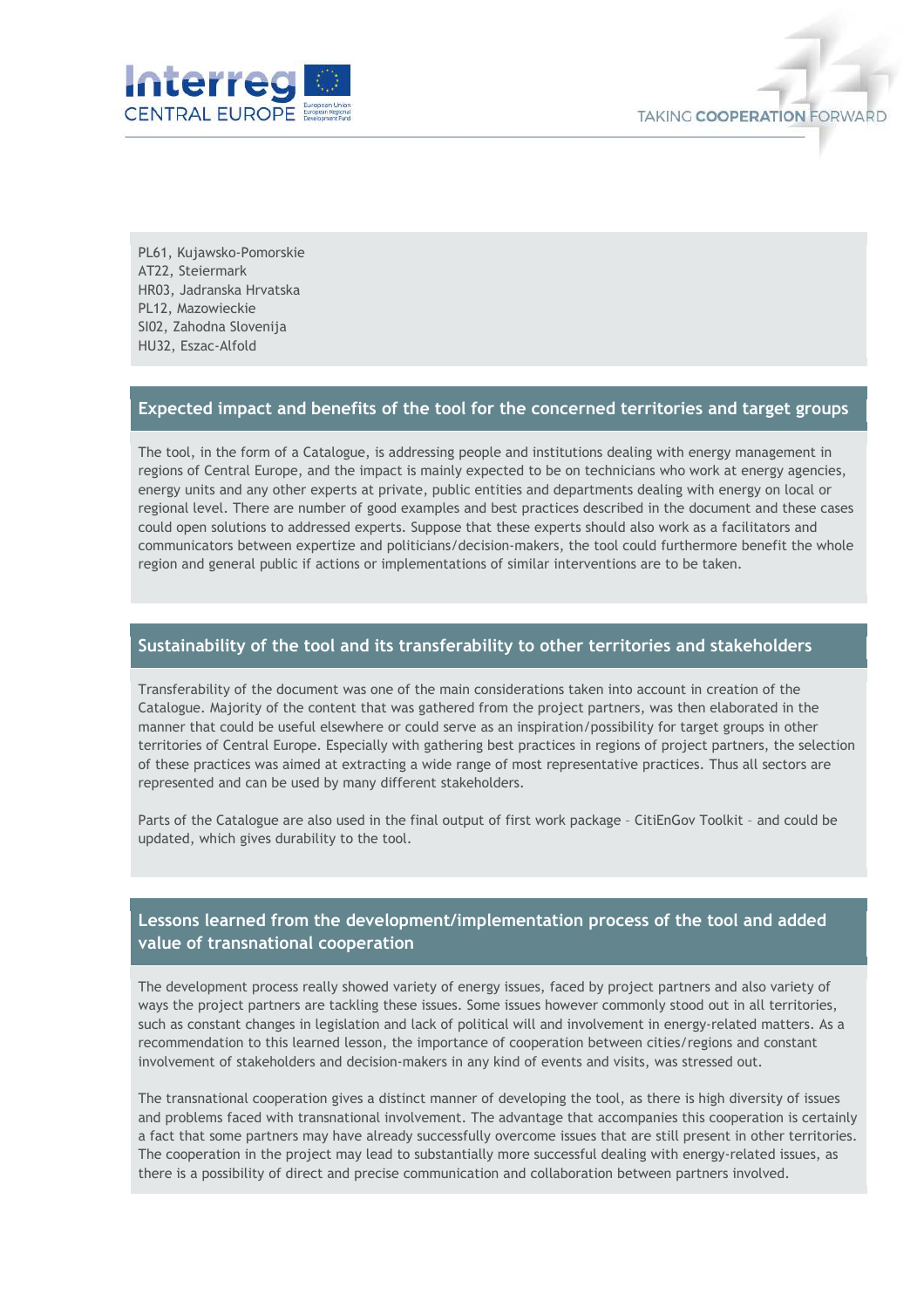



**References to relevant deliverables and web-links If applicable, pictures or images to be provided as annex** 

- The tool references to deliverables D.T1.1.1, D.T1.1.2 and D.T1.1.3.
- Parts of the Catalogue are also used in D.T1.3.2 CitiEnGov Toolkit: http://toolkit.citiengov.eu/index.php?title=Main\_Page

Some selected good practices include the following



Solar benches in Split (HR) Innovative street lighting in Bydgoszcz (PL)